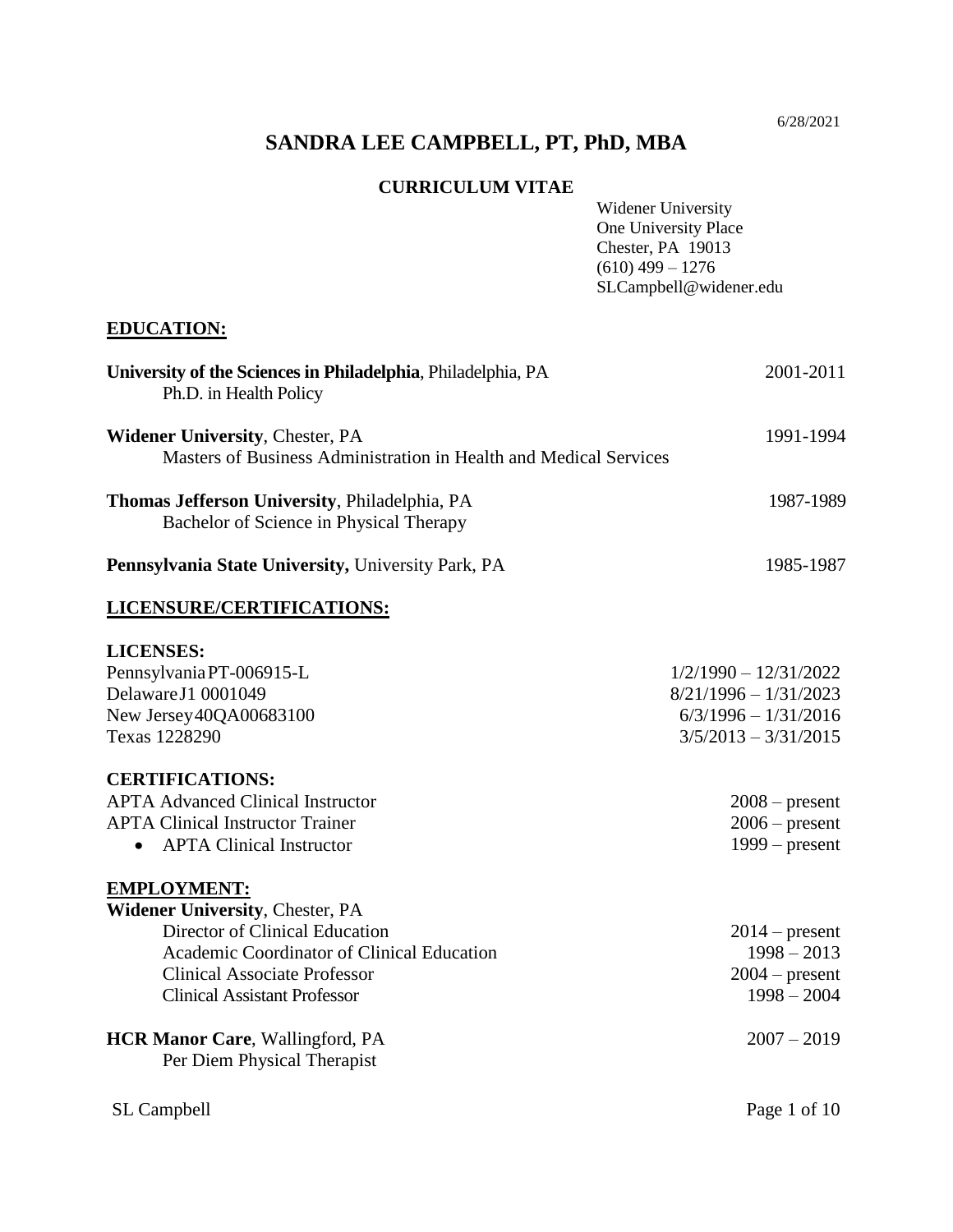| <b>General Healthcare Resources, Plymouth Meeting, PA</b><br>Per Diem Physical Therapist                                                                                                                    | 1998                         |
|-------------------------------------------------------------------------------------------------------------------------------------------------------------------------------------------------------------|------------------------------|
| <b>NovaCare, Inc., King of Prussia, PA</b><br>Per Diem Physical Therapist<br><b>Staff Physical Therapist</b><br>Area Vice President<br><b>Facility Rehab Director</b>                                       | $1995 - 1999$                |
| <b>Delaware County Memorial Hospital, Drexel Hill, PA</b><br>Per Diem Physical Therapist<br>Senior Physical Therapist<br><b>Center Coordinator of Clinical Education</b><br><b>Staff Physical Therapist</b> | $1998 - 2009$<br>1989 - 1995 |

#### **PEER REVIEWED PUBLICATIONS:**

Erdman, E, Black, JD, Campbell, S, Golder, T, Grazioli, S, and Palombaro, KM. (Oct 2020) Investigating the Influence That Service in A Pro Bono Clinic Has on A First Full-Time Clinical Education Experience from the Perspective of Students and their Clinical Instructors. *Internet Journal of Allied Health Sciences and Practice.* 18(4), Article 3.

Campbell, SL, Schmidt, A, Sindoni, K, Zauflik, C, and Black, J. (2018) Connecting Curriculum to Student-Run Pro Bono Clinics: A Policy Project. *Free Clinic Research Collective.* 4

Wellmon, R, Degano, A, Rubertone, JA, Campbell S, and Russo, KA. (2015) Interrater and intrarater reliability and minimal detectable change of the Wisconsin Gait Scale when used to examine videotaped gait in individuals post-stroke. *Archives of Physiotherapy*. 5(11). DOI 10.1186/s40945-015-0011-z

Palombaro, KM, Campbell, SL, and Black, JD. (2014) Geriatric Screening as an Educational Tool: A Case Report. *Journal of Physical Therapy Education*. 28(2) 54-9.

Lattanzi, JB, Campbell, SL, Dole, RL, and Palombaro KM. (2011) Students Mentoring Students in a Service-Learning Clinical Supervision Experience: An Educational Case Report. *Physical Therapy.* 91(10), 1513-24.

#### **PEER REVIEWED SCIENTIFIC AND PROFESSIONAL PRESENTATIONS:**

Campbell SL, Dholakia K, Sturgill L, and Wellmon R. (2021) Transitioning to the PEAT as a Comprehensive Examination: Lessons Learned. Paper presented at the American Physical Therapy Association Combined Sections Meeting, Virtual.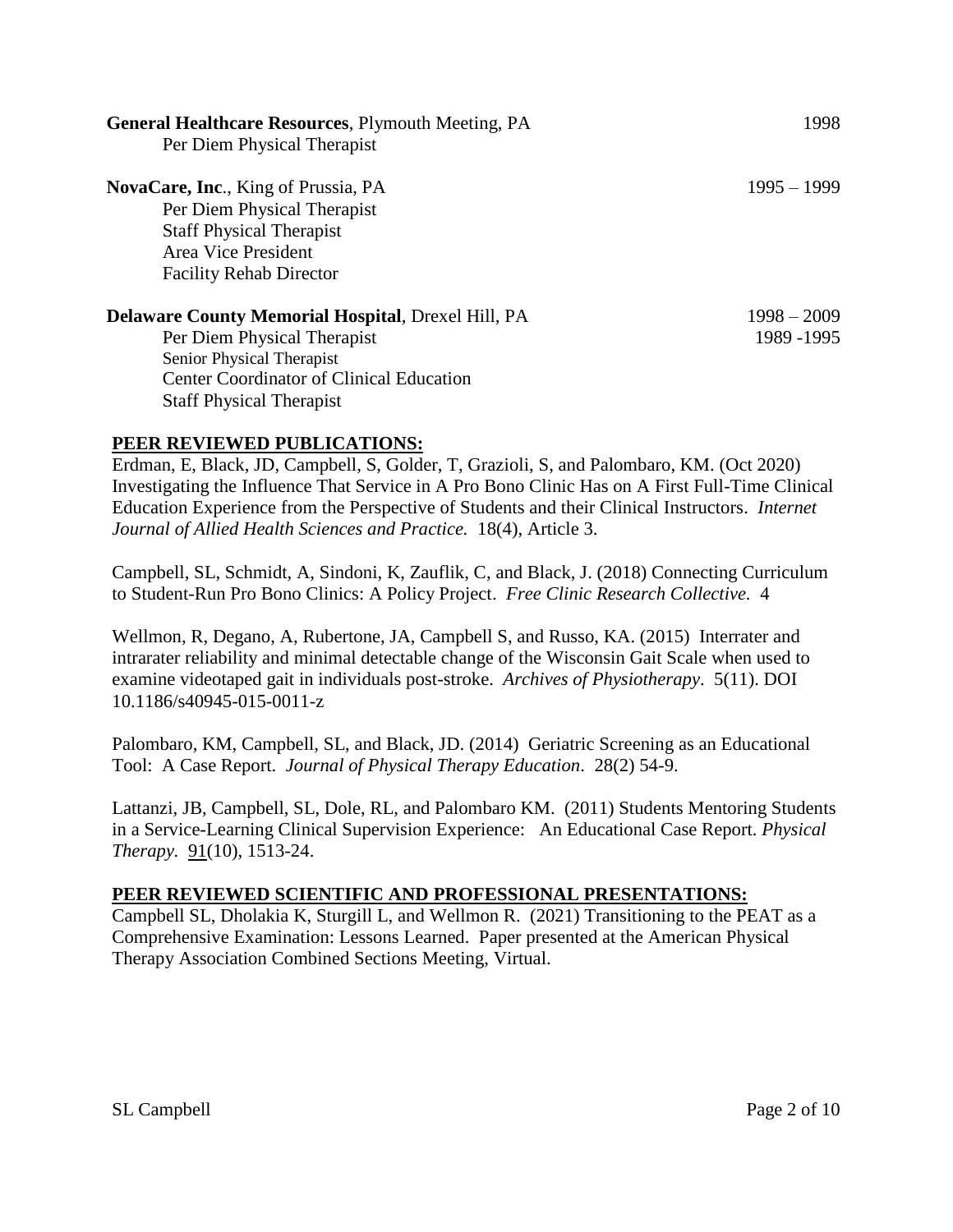Trivinia, B, Wachter-Schutz, W, Campbell, S, Paterson, M, Black, J, and Erdman E. (2019) Capitalizing on "Readiness to Learn": Connecting Student Pro Bono Clinic Experiences to Curriculum. Paper presented at the American Occupational Therapy Association Conference, New Orleans, LA.

Olney, C and Campbell, SL. (2014) The Use of Critical Thinking Summative Assessments to Predict PTA Student Performance on the NPTE: A Retrospective Analysis. Paper accepted but not presented at the American Physical Therapy Association Combined Sections Meeting, Las Vegas, NV

Campbell, S. L. and Lattanzi, J. B. (2011) Reflections on the use of Facebook from third year DPT students. Paper presented at the American Physical Therapy Association Combined Sections Meeting, New Orleans, LA.

Scanlon, K. and Campbell, S. (2010) Facilitating Future Autonomous Practitioners in Today's Physical Therapy Students. Paper presented at the American Physical Therapy Association Private Practice Section Annual Conference and Exposition, Washington, DC.

Campbell, S.L. (2010) The Impact of the Re-Introduction of the "75% Rule" on Pennsylvania Patients with Total Joint Arthroplasty. Paper presented at the American Physical Therapy Association Combined Sections Meeting, San Diego, CA.

Campbell, S.L. and Zeigler, S.L. (2007) Integrating Administrative Skills with Clinical Experiences. Session presented at the American Physical Therapy Association Combined Sections Meeting, Boston, MA.

Campbell, S.L. (2007) Factors that May Impact Post-Acute Care Services for Patients with Total Joint Arthroplasty. Paper presented at the American Physical Therapy Association Combined Sections Meeting, Boston, MA.

Wellmon, R., Campbell, S.L., Rubertone, J.A., Ellison, M.A., King, R.M., Meduri, C., Spatafore, A.E., Talley, J.M., and Van Dyke, A.C. (2006). Making Post-Stroke Clinical Gait Analysis More Objective: A Report on the Reliability of the Wisconsin Gait Scale. Paper presented at the Neuro-developmental Treatment Association Annual Conference, Stamford, CT.

Campbell, S.L. (2005). Clinical Education in the Doctor of Physical Therapy: An Academic Perspective. Paper presented at the American Physical Therapy Association Combined Sections Meeting, New Orleans, LA.

Cherian, T., Stoner, K., & Campbell, S.L. (2005). The Views and Actions of Pennsylvania Physical Therapists Regarding Direct Access. Paper presented at the American Physical Therapy Association Combined Sections Meeting, New Orleans, LA.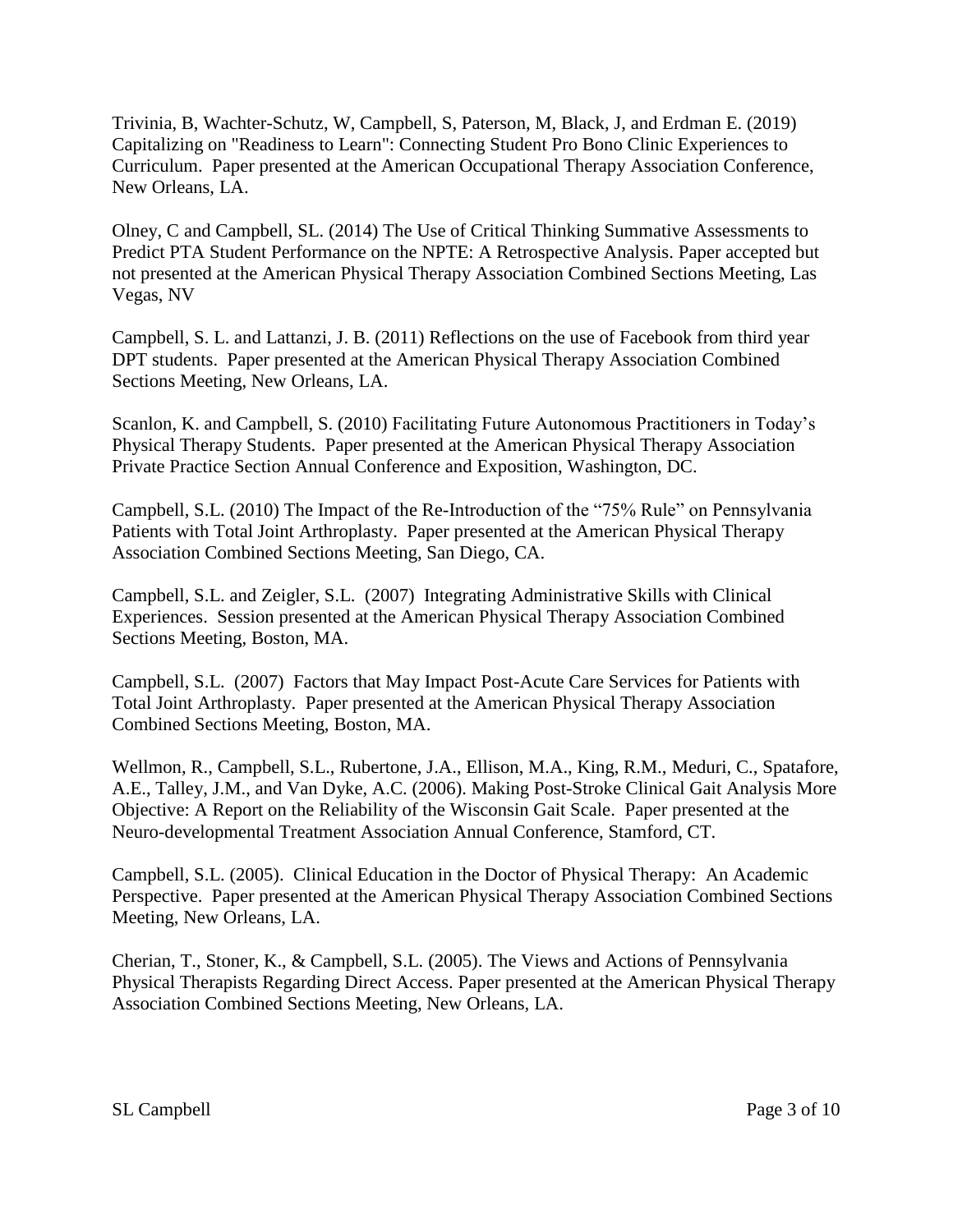Cherian, T., Stoner, K., & Campbell, S.L. (2004). The Views and Actions of Pennsylvania Physical Therapists Regarding Direct Access. Paper presented at the Pennsylvania Physical Therapy Association Meeting, Harrisburg, PA.

Wellmon, R., Campbell, S.L., Rubertone, J.A., Ellison, M.A., King, R.M., Meduri, C., Spatafore, A.E., Talley, J.M., & Van Dyke, A.C. (2003). The Interrater and Intrarater Reliability Of The Wisconsin Gait Scale When Administered by Physical Therapists to Individuals Post-Stroke. Paper presented at the American Physical Therapy Association Combined Sections Meeting, Tampa, FL.

Campbell, S.L., Geigle, P.M., Wolverton, M., Barton, J., Longenberger, D., & McSweeney, M. (2002). The Decision-Making Process and Recommendations for an Alternative Clinical Education Model: Multiple Affiliations at the Same Site. Paper presented at the American Physical Therapy Association Combined Sections Meeting, Boston, MA.

#### **NON-PEER REVIEWED PUBLICATIONS:**

Campbell, S. L. and Zeigler, S. L. (2007) Administrative Skills and Clinical Education: A Potential Opportunity. *HPA Resource.* 7(2), 1, 3-4*.*

#### **NON-PEER REVIEWED PRESENTATIONS:**

Campbell, S.L. et al (2006 – present) APTA Clinical Instructor Education and Credentialing

Program. Various sessions conducted and/or organized including

- 2006 3 courses and 42 participants
- 2007 4 courses and 114 participants
- 2008 5 courses and 113 participants
- 2009 3 courses and 70 participants
- 2010 2 courses and 73 participants
- 2011 3 courses and 96 participants
- 2012 2 courses and 51 participants
- 2013 1 course and 30 participants
- 2014 2 courses and 40 participants
- 2015 2 courses and 48 participants
- 2016 1 course and 24 participants
- 2017 3 courses and 83 participants
- 2018 1 course and 31 participants
- 2019 1 course and 8 participants

Campbell, S.L (2018) Ethics and Physical Therapy. Presentation on behalf of Widener University.

• Presented 2 courses for approximately 50 participants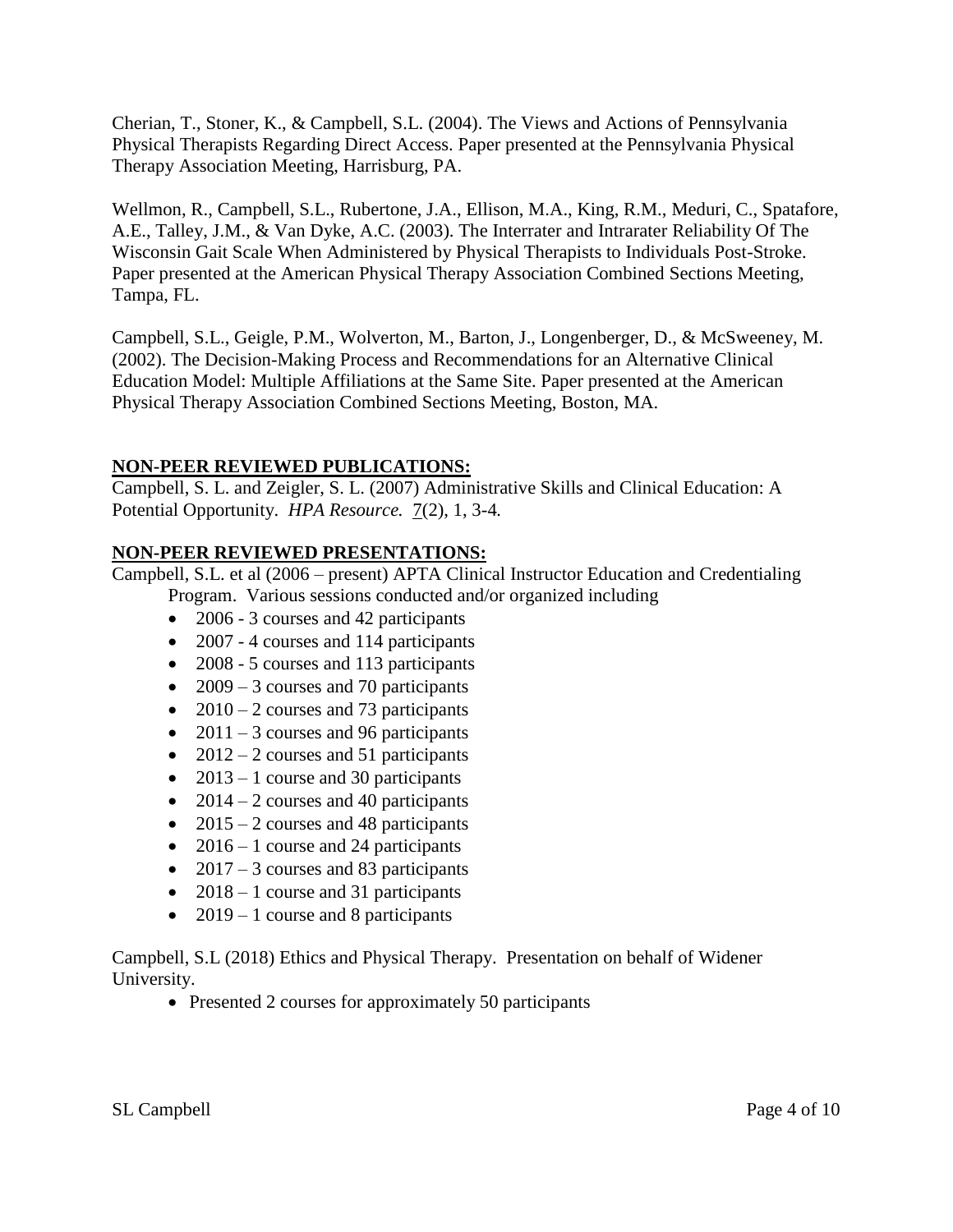Campbell, SL et al (2016) Ethical Considerations in Clinical Education. Presented for the Philadelphia Area Clinical Education Consortium.

• Presented 2 courses for approximately 50 participants

Campbell, S.L. (2014) Ethical Considerations in Rehabilitation. Presentation at Widener University

• Presented 4 courses for approximately 70 participants

Campbell, S.L. and Lattanzi, J.B. (2011). Social Networking and Physical Therapy: Where is the Line Between Personal and Professional? Presentation at Widener University's Teaching and Learning Conference.

Campbell, S.L. (2011). Social Networking and Physical Therapy: Where is the Line Between Personal and Professional? Presentation at Southeast District Meeting of the Pennsylvania Physical Therapy Association.

Lattanzi, J.B. and Campbell, S.L. (2008) Establishing a Culturally Competent Physical Therapy Practice: Considering Joint Commission and HHS CLAS Standards. Audio-conference speaker for APTA Section on Health Policy and Administration.

Lattanzi, J.B. and Campbell, S.L. (2008) Establishing a Culturally Competent Clinical Practice: Meeting JACHO and HHS CLAS Standards. Speaker at MLK Healthcare Leadership Conference: Addressing healthcare Needs of Today and Tomorrow: Chester, PA.

Campbell, S.L. et al. (2003) Novice ACCE Panel. Panel participant at National Clinical Education Conference, Philadelphia, PA.

Campbell, S.L. et al (1999) Clinical Instructor Training Workshop. Session sponsored by Philadelphia Consortium of ACCEs, Glenside, PA.

Campbell, S.L. et al (1998) The Newest Tool in Student Clinical Performance Evaluation: The Physical Therapy Clinical Performance Instrument (CPI). Session sponsored by Philadelphia Consortium of ACCEs, Philadelphia, PA, October 1998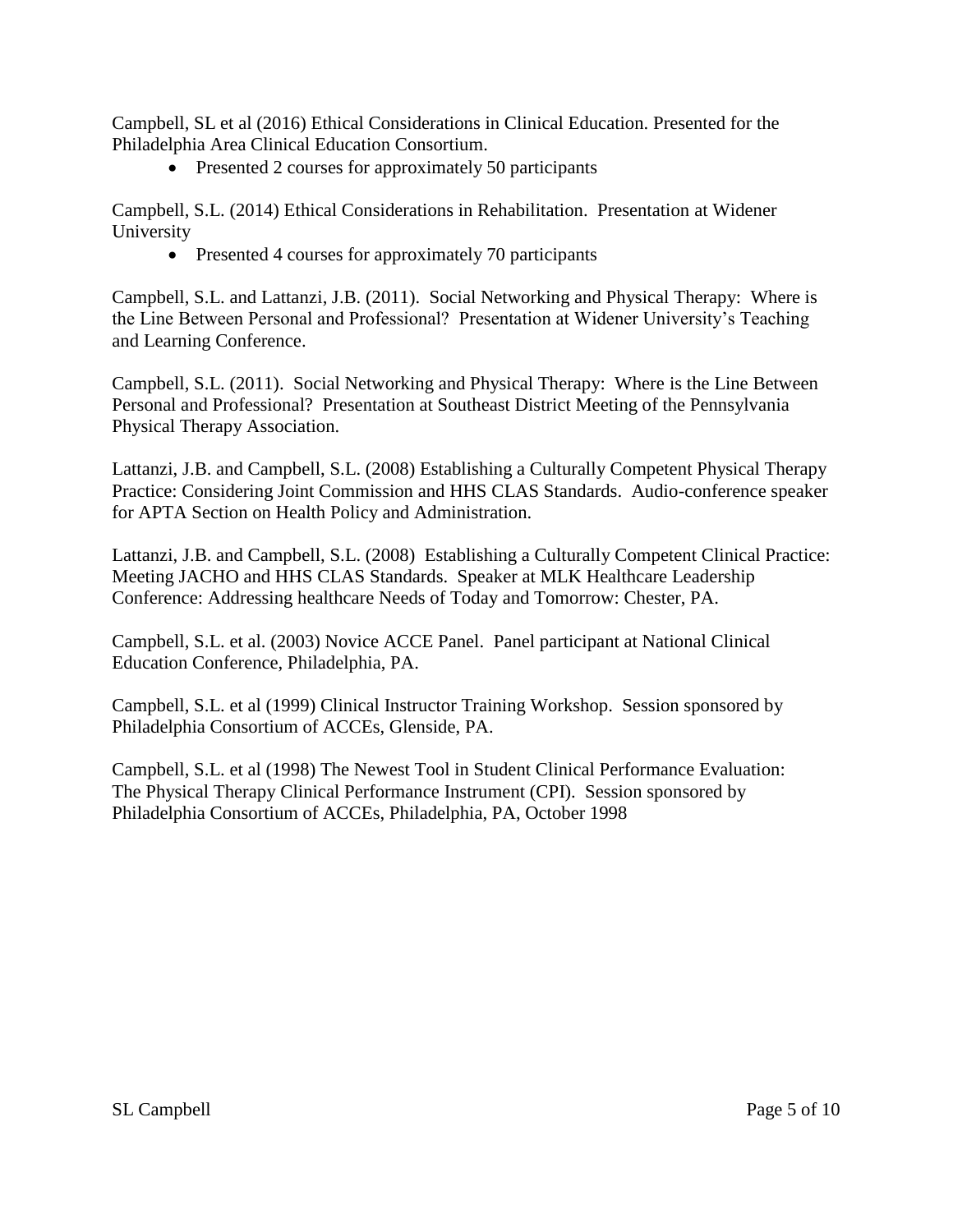### **MEMBERSHIP IN SCIENTIFIC / PROFESSIONAL ORGANIZATIONS:**

| <b>American Physical Therapy Association</b>                 | $1987$ – present |
|--------------------------------------------------------------|------------------|
| Section on Education                                         | $1998$ – present |
| Clinical Education Special Interest Group                    | $1998$ – present |
| Task Force on the National Clinical Education Conference     | 2001-2003        |
| Section on Health Policy and Administration                  | $1998$ – present |
| <b>Philadelphia Area Clinical Education Consortium</b>       | $1998$ – present |
| <b>Education Committee</b>                                   | $1998 - 2005$    |
| <b>Finance Committee</b>                                     | $2000$ – present |
| National Clinical Education Conference, Facilities Committee | $2000 - 2003$    |

#### **POSITIONS HELD IN SCIENTIFIC/PROFESSIONAL ORGANIZATIONS:**

| <b>Pennsylvania State Board of Physical Therapy</b>                                |                  |
|------------------------------------------------------------------------------------|------------------|
| Member                                                                             | $2017$ – present |
| Vice Chair                                                                         | $2019$ – present |
| <b>Probable Cause Hearing Committee</b>                                            | $2018$ – present |
| <b>Application Committee Alternate</b>                                             | 2019             |
| <b>Philadelphia Area Clinical Education Consortium</b>                             |                  |
| President                                                                          | $2016$ - present |
| Treasurer                                                                          | $2000 - 2012$    |
| Fall Conference Committee: Chairperson                                             | 1999             |
| National Clinical Education Conference, Facilities Committee:                      |                  |
| Chairperson                                                                        | $2002 - 2003$    |
| <b>Health Policy &amp; Administration Section, American Physical Therapy Assoc</b> |                  |
| <b>Member Services Committee</b>                                                   | $2011 - 2016$    |
| Chairperson                                                                        | $2012 - 2015$    |
| <b>Twitter Coordinator</b>                                                         | $2015 - 2017$    |
| Social Media Sub-committee                                                         | $2018 - 2021$    |
| <b>Journal of Physical Therapy Education</b>                                       |                  |
| <b>Manuscript Reviewer</b>                                                         | $2020$ – present |
| <b>APTA Credentialed Clinical Instructor Program Advisory Workgroup</b>            | $2012 - 2015$    |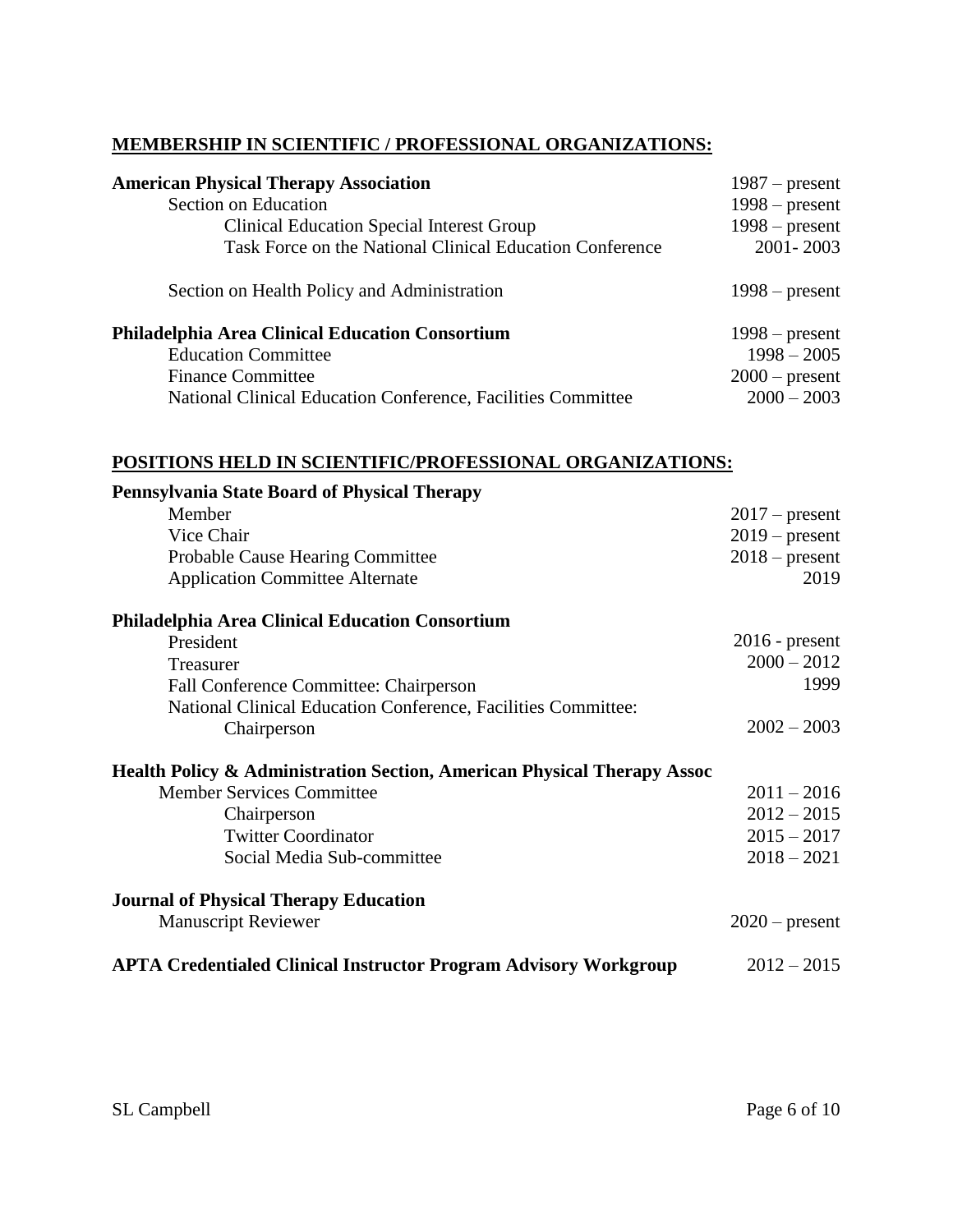### **CONSULTATIVE AND ADVISORY POSITIONS:**

| <b>Consultant – Expert Witness in Medical Malpractice Case</b><br><b>Record Review for the Defense</b>     |                                                                  |
|------------------------------------------------------------------------------------------------------------|------------------------------------------------------------------|
| Marshall Dennehey, King of Prussia, PA                                                                     | Spring 2014                                                      |
| <b>Record Review and Testimony for the Defense</b><br>Obermayer Rebmann Maxwell & Hippel, Philadelphia, PA | 2014-2015<br>$2020$ - present                                    |
| <b>COMMUNITY SERVICE:</b>                                                                                  |                                                                  |
| Delaware County Citizen Corp – Medical Reserve Corp                                                        | $2021$ - present                                                 |
| Granite Run Townhouse Homeowners Association Board Member<br>Treasurer<br>President<br>Secretary           | $2012 - 2020$<br>$2017 - 2020$<br>$2015 - 2017$<br>$2012 - 2015$ |
| <b>Promised Land Ministries</b><br>Volunteer medical program: San Lucas Toliman, Guatemala                 | August 2001, March 2002,<br>August 2003                          |
| Board of Deacons, Media Presbyterian Church<br>Secretary<br>Member                                         | 1998-2001<br>1997-2001                                           |
| Mercy Ships - Operation Sea Legs<br>Volunteer prosthetic project: Leon, Nicaragua                          | January 1998                                                     |
| <b>SERVICE TO THE UNIVERSITY/COLLEGE/SCHOOL ON</b><br><b>COMMITTEES/ COUNCILS/COMISSIONS:</b>              |                                                                  |
| <b>WIDENER UNIVERSITY</b>                                                                                  |                                                                  |
| Faculty Counsel, Representative from SHSP                                                                  | $2016 - 2018$                                                    |
| Non-Tenure Track Faculty Task Force                                                                        | $2016 - 2017$                                                    |
| <b>General Education Subcommittee</b>                                                                      | $2014 - 2016$                                                    |
| Admissions and Financial Aid                                                                               | $2019 - 2021$<br>$2009 - 2011$                                   |
| <b>SCHOOL OF HUMAN SERVICE PROFESSIONS</b>                                                                 |                                                                  |
| <b>Academic Affairs Committee</b>                                                                          | $2018 - 2020$<br>$2015 - 2017$<br>$2003 - 2008$                  |
| SL Campbell                                                                                                | Page 7 of 10                                                     |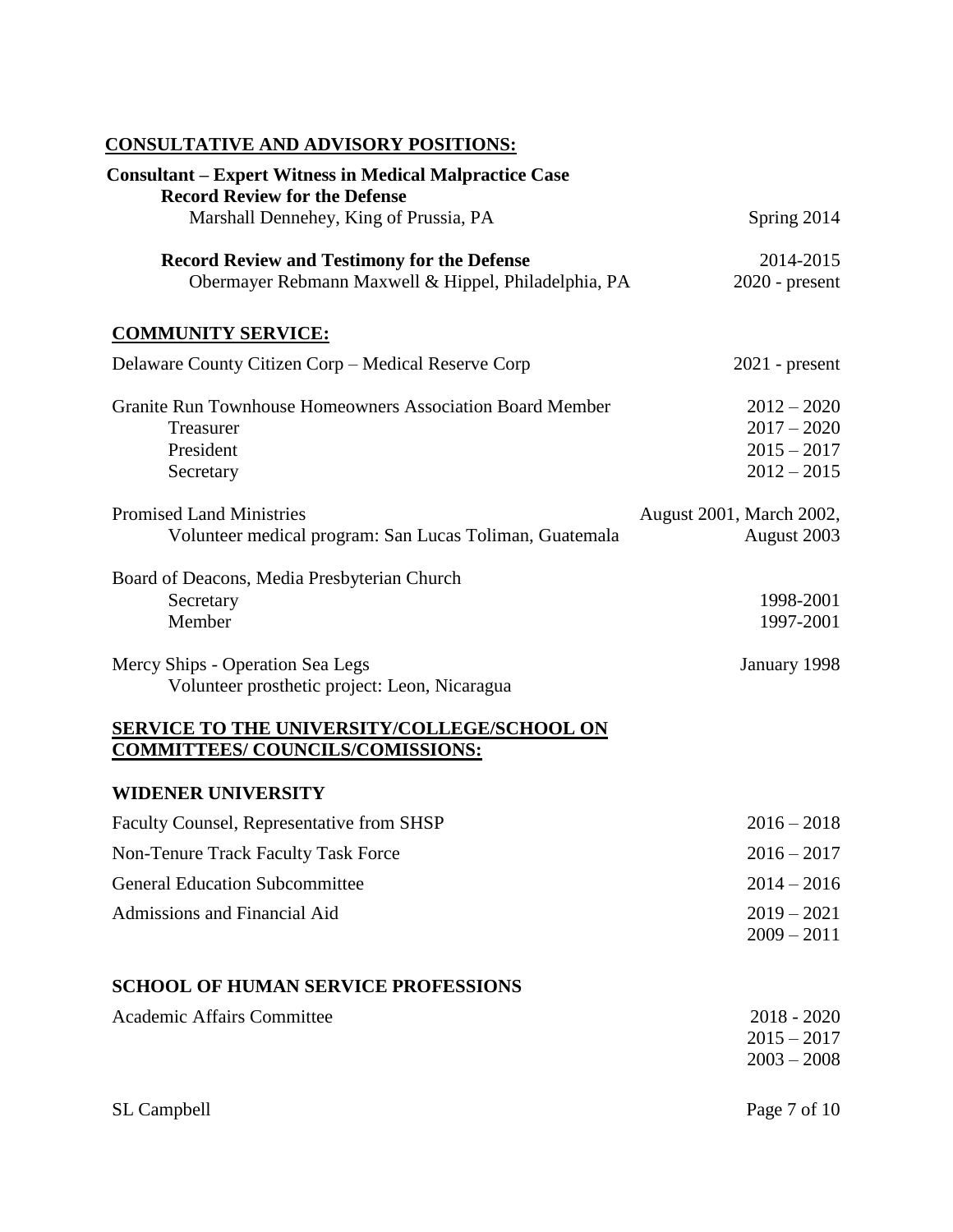| <b>Faculty Affairs Committee</b>                            |                                |
|-------------------------------------------------------------|--------------------------------|
| Member                                                      | $2000 - 2002$                  |
|                                                             | $2008 - 2010$                  |
| Secretary                                                   | 2018<br>$2001 - 2002$          |
| <b>International Travel Committee</b>                       | $2006 - 2010$                  |
| <b>Summer Camp Task Force</b>                               | $1999 - 2001$                  |
| <b>Diversity Committee</b>                                  | $1999 - 2000$                  |
| <b>INSTITUTE FOR PHYSICAL THERAPY EDUCATION</b>             |                                |
| Curriculum and Comprehensive Exam Committee                 | $2015$ – present               |
| Comprehensive Exam Coordinator                              | $2015$ – present               |
| <b>Student Recruitment and Retention Committee</b>          | $2015$ – present               |
| <b>Admissions Committee</b>                                 | $1999 - present$               |
| Co-Chair                                                    | $2017$ – present               |
| Faculty Board for Chester Community Physical Therapy Clinic | $2018$ - present               |
| <b>Outcomes Committee</b>                                   | $2011 - 2012$                  |
| Comprehensive Exam Committee                                | $2001 - 2003$ , $2005 -$       |
|                                                             | 2007, 2012-2013                |
| Chair                                                       | $2013 - 2015$                  |
| <b>Academic Standards Review Committee</b>                  | $2007 - 2009$                  |
|                                                             | $2014 - 2015$                  |
| <b>Curriculum Committee</b>                                 |                                |
| Chair                                                       | $2000 - 2011$<br>$2002 - 2006$ |
|                                                             | $2010 - 2011$                  |
|                                                             |                                |
| <b>Defense Committee</b>                                    | $1999 - 2002$                  |
| <b>Graduation Committee</b>                                 | $1998 - 2003$                  |
|                                                             | $2005 - 2008$                  |
| Pre-PT Liaison                                              | $1998 - 2000$                  |
|                                                             |                                |
| <b>CONTINUING EDUCATION (Last 5 years):</b>                 |                                |
| APTA Combined Sections Meeting: Anaheim, CA                 | 2016                           |
| APTA State Policy and Payment Forum: Pittsburgh, PA         | 2016                           |
|                                                             |                                |

SL Campbell Page 8 of 10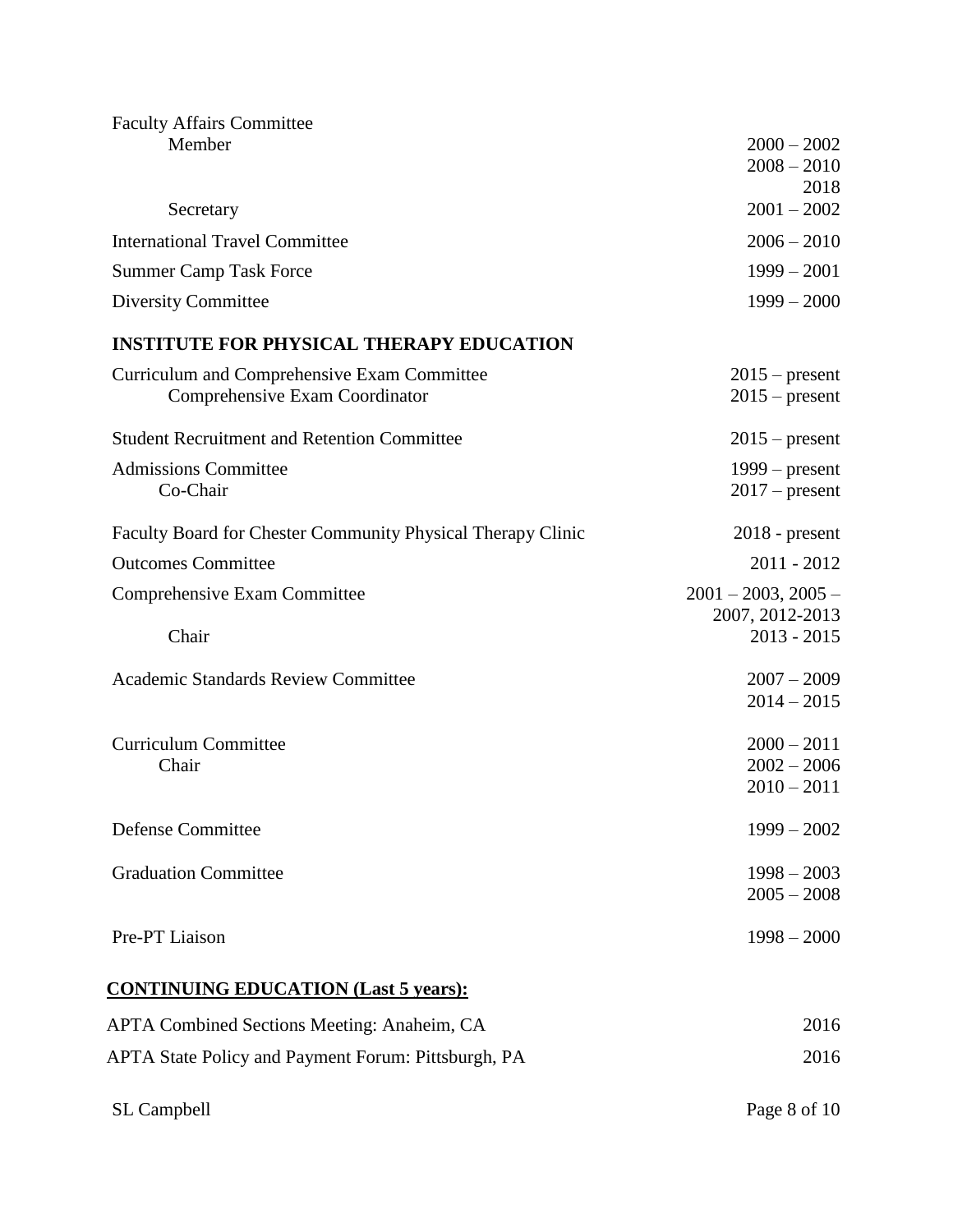## **CONTINUING EDUCATION (Last 5 years):**

| Pro Bono Network Conference West, Phoenix, AZ                                                                                                                                                                                                                                                                                                                                                                                                                                                                                                                                                                                                                                                                               | 2018 |
|-----------------------------------------------------------------------------------------------------------------------------------------------------------------------------------------------------------------------------------------------------------------------------------------------------------------------------------------------------------------------------------------------------------------------------------------------------------------------------------------------------------------------------------------------------------------------------------------------------------------------------------------------------------------------------------------------------------------------------|------|
| PPTA Southeast District Combined Sections Meeting: Valley Forge, PA                                                                                                                                                                                                                                                                                                                                                                                                                                                                                                                                                                                                                                                         | 2018 |
| <b>PPTA Annual Conference</b>                                                                                                                                                                                                                                                                                                                                                                                                                                                                                                                                                                                                                                                                                               | 2018 |
| PhysicalTherapy.com (online)<br>Selecting Appropriate Screening and Assessment Tools in the Skilled Nursing<br>and Long-Term Care Populations: Where the Research Supports and Fails Us<br><b>Total Joint Arthroplasty Updates</b><br>$\bullet$                                                                                                                                                                                                                                                                                                                                                                                                                                                                             | 2018 |
| <b>APTA Combined Sections Meeting: Washington, DC</b>                                                                                                                                                                                                                                                                                                                                                                                                                                                                                                                                                                                                                                                                       | 2019 |
| PhysicalTherapy.com (online)<br>Surgical Updates for Less Invasive and Outpatient Total Hip Replacement<br>Death & Dying: Things You Need To Know But Were Afraid To Ask<br>$\bullet$<br>Utilization of Ankle Foot Orthoses in Patients with Neurological Dysfunction<br>$\bullet$                                                                                                                                                                                                                                                                                                                                                                                                                                          | 2019 |
| Federation of State Boards of Physical Therapy Regulatory Training for Members<br>and Board Staff: Alexandria, VA                                                                                                                                                                                                                                                                                                                                                                                                                                                                                                                                                                                                           | 2019 |
| PPTA Medical Cannabis – Overview of the Pennsylvania Medical Marijuana<br>Program: Chester, PA                                                                                                                                                                                                                                                                                                                                                                                                                                                                                                                                                                                                                              | 2019 |
| <b>HPA The Catalyst Webinars</b><br>Acute Care Physical Therapy & COVID-19: How Can We Add the Greatest<br>$\bullet$<br>Value? (Part 1)<br>COVID-19: Clinical Best Practices in Physical Therapy Management<br>$\bullet$<br>COVID-19: Minimizing the Impact of Social Distancing for the Older Adult<br>$\bullet$<br>Acute Care Physical Therapy & COVID-19: How Can We Add the Greatest<br>$\bullet$<br>Value? (Part 2)<br>Physical Therapy Considerations of Neurologic Presentations in COVID-19<br>$\bullet$<br>Topics, Discussions, and Resources for Beyond COVID-19 World, Part 1<br>Topics, Discussions, and Resources for Beyond COVID-19 - Part 2: How<br>COVID-19 Has Exposed Our Nation's Structural Inequities | 2020 |
| <b>PPTA Southeast District Combined Sections Meeting (Virtual)</b>                                                                                                                                                                                                                                                                                                                                                                                                                                                                                                                                                                                                                                                          | 2020 |
| A Discussion of Diversity in Physical Therapy Regulation (FSBPT Virtual)                                                                                                                                                                                                                                                                                                                                                                                                                                                                                                                                                                                                                                                    | 2020 |
| Navigating the Regulatory and Reimbursement Landscape: A Fireside Chat with<br>Kara Gainer (HPA virtual)                                                                                                                                                                                                                                                                                                                                                                                                                                                                                                                                                                                                                    | 2020 |
| PhysicalTherapy.com (online)<br>Ethics in Physical Therapy: Bioethics and Our Code of Ethics                                                                                                                                                                                                                                                                                                                                                                                                                                                                                                                                                                                                                                | 2020 |